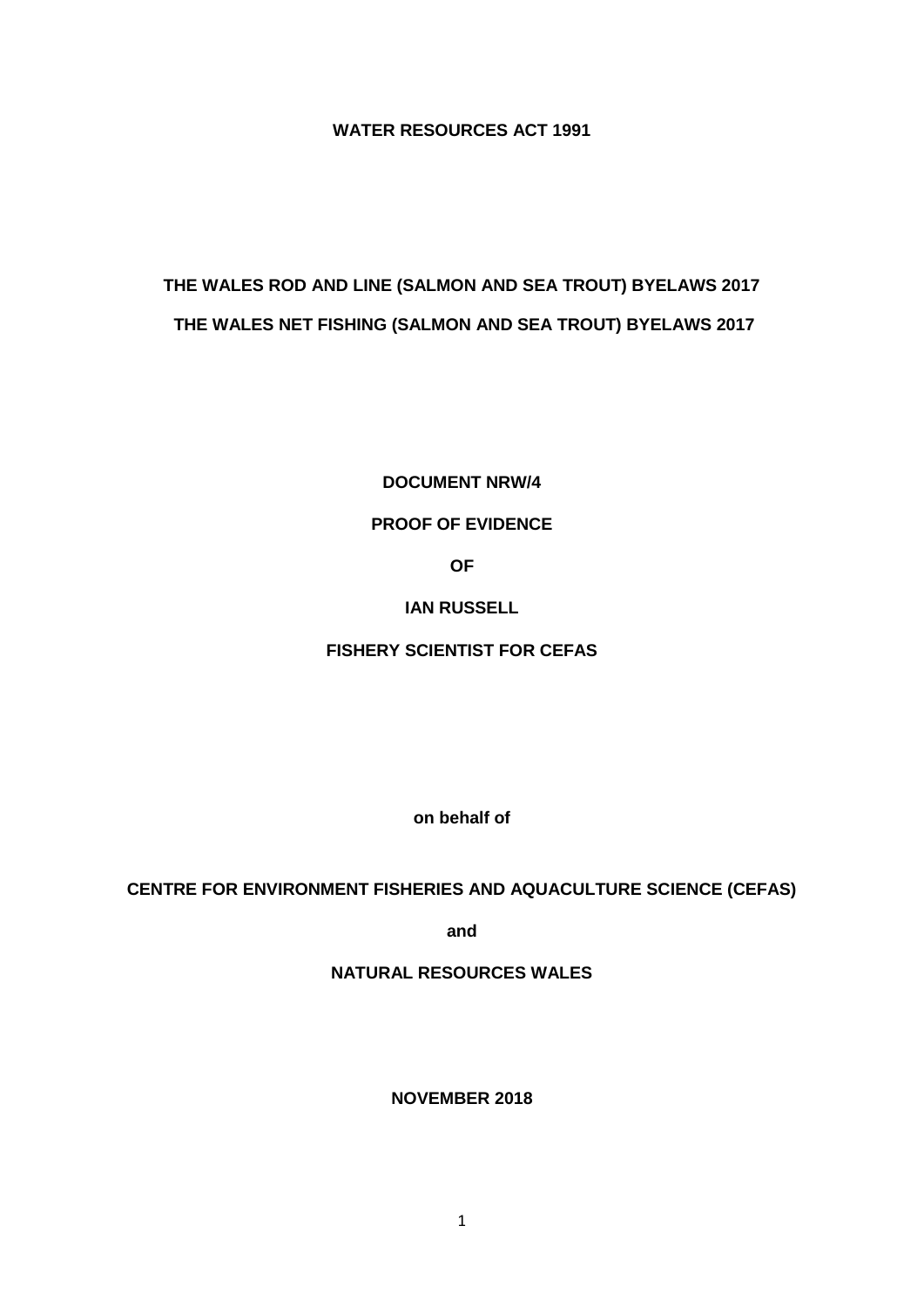#### **1 Personal background**

 $\overline{a}$ 

- 1.1 My name is Ian Russell. I have a B.Sc. in biological sciences (Plymouth Polytechnic) and an M.Sc. in applied hydrobiology (London University). I have been employed as a fishery scientist for over 40 years, initially with the Ministry of Agriculture, Fisheries and Food and more recently at Cefas, which is an executive agency of the Department for Environment, Food and Rural Affairs (**Defra**). In the early part of my career I was primarily involved in leading research investigations on a range of issues related to the management of migratory fish (e.g. salmon, sea trout, eel) and freshwater fish stocks.
- 1.2 In the latter part of my career, extending back over 20 years, I have primarily been involved in providing expert advice to government and other bodies. This has included advice on issues such as the management of migratory salmonids, eels and freshwater fish species and the fisheries dependent upon them; predation by fisheating birds and the impacts, management and control of non-native fish species. I am currently the senior Cefas advisor to Defra on inland fishery issues. I am thus working at the interface between policy makers, scientists and stakeholders, and am required to synthesise complex scientific information across disciplines into clear evidence that can be understood by non-specialists.
- 1.3 I have extensive national and international experience in the investigation and management of inland fisheries. I have been a member of the ICES<sup>1</sup> Working Group on North Atlantic Salmon since 2001, chairing the Group from 2013 to 2015. I have also participated in, and chaired, many other ICES Expert Groups. Since 2012 I have also participated in the annual meetings of  $NASCO<sup>2</sup>$ . During my time as chair of the

<sup>&</sup>lt;sup>1</sup> The International Council for the Exploration of the Sea (ICES) provides biological information and advice on a wide range of fish stocks in order to help fisheries managers maintain viable fisheries within sustainable ecosystems. Information is compiled, and assessments are conducted, by Working Groups, which are comprised of national experts on the specific fish stocks. The Working Group reports are passed to the Advisory Committee (**ACOM**) for peer review and to provide the formal advice to managers. The advice may take many forms, but in general it involves: assessments of stock dynamics; evaluation of the status of the stocks; projections of various stock parameters into the future; and management options. For Atlantic salmon, ICES provides advice relating to a list of questions posed by NASCO each year.

<sup>2</sup> The North Atlantic Salmon Conservation Organisation (**NASCO**) was established in 1984 following calls for international co-operation on the management of salmon stocks. It is an international body with the objective of contributing through consultation and co-operation to the conservation and rational management of salmon stocks taking account of the best available scientific evidence. The Contracting Parties to the NASCO Convention are currently: Canada; Denmark (in respect of the Faroe Islands and Greenland); European Union; Norway; the Russian Federation; and the USA. One of the main functions of NASCO is to propose regulatory measures for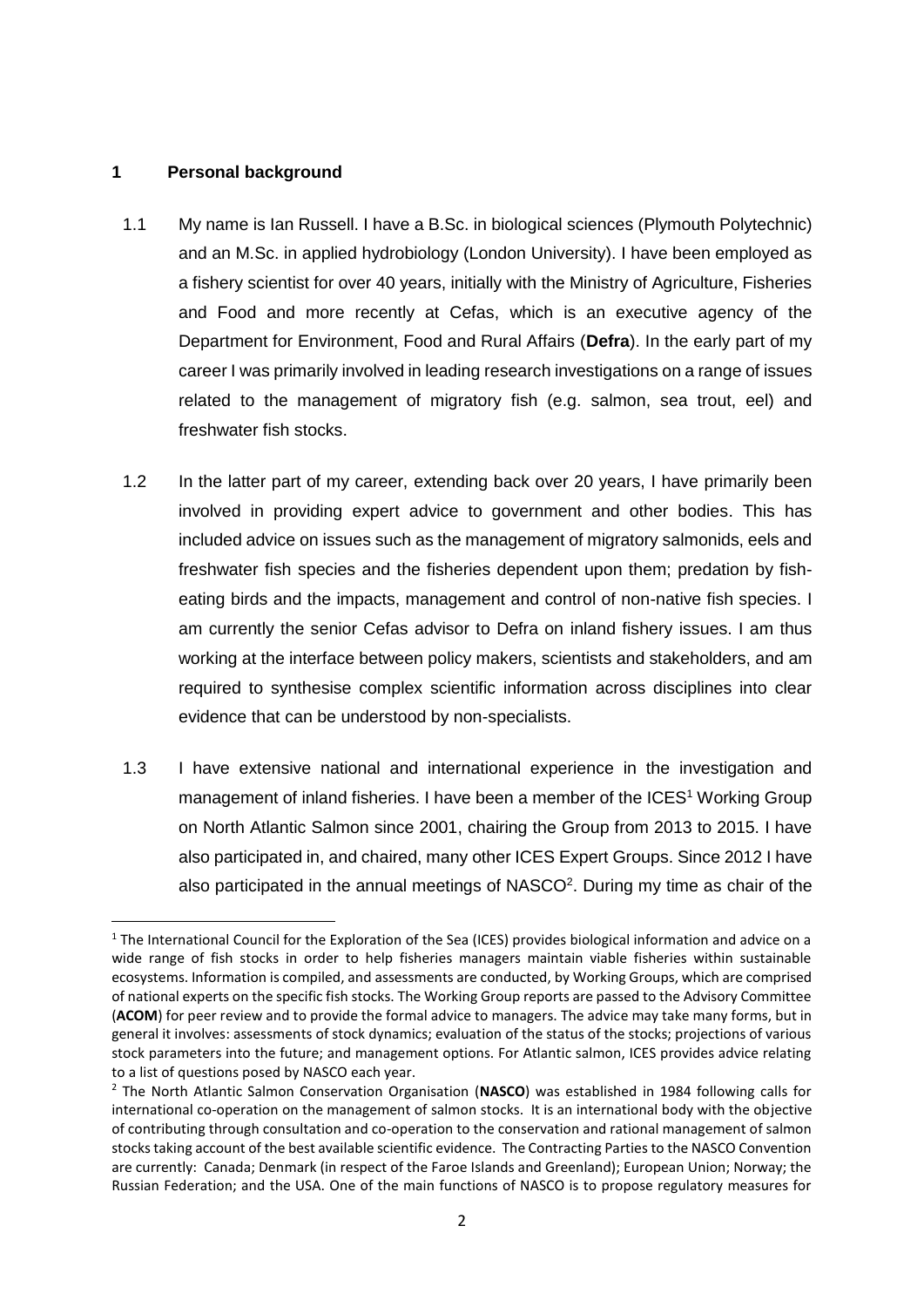ICES Working Group, I attended this meeting as a representative of ICES to present the scientific advice to the NASCO Council and each of its three Commissions. At other meetings I have provided expert scientific support to the EU delegation and have performed a range of roles in ad hoc NASCO groups and various NASCO intersessional meetings.

- 1.4 Aside from these roles, I have had extensive experience of interpreting and reporting fisheries-related data. I have authored over 30 papers in refereed journals, as well as numerous Cefas contract reports and reports to ICES and other bodies. For the past 20 years, I have also had responsibility for co-ordinating the preparation and publication of the annual assessment report on the status of salmon stocks and fisheries in England and Wales. This report is produced by Cefas, but compiled in collaboration with scientists from the Environment Agency (**EA**) and Natural Resources Wales (**NRW**). I am thus very familiar with the annual salmon stock assessment process and how this information is used to inform management decisions.
- 1.5 My involvement in the NRW Byelaws has been as a technical assessor of the NRW Technical Case<sup>3</sup> that was prepared in support of the proposed measures.
- 1.6 My involvement in the NRW Byelaws stems from a request made by Welsh Government (**WG**) on 12 June 2017, to undertake a formal review of the NRW Technical Case being prepared in support of the proposed new measures. I subsequently received a number of draft documents to review between 23 June and 5 July, and sent my review to WG, copied to NRW, on 6 July 2017<sup>4</sup>.

fisheries of one Party to the NASCO Convention, which exploit salmon originating in the rivers of other Parties. To support this process, NASCO obtains scientific advice on the status of salmon stocks and fisheries and their management from ICES. In 1998, NASCO and its Parties agreed to apply a Precautionary Approach to the conservation, management and exploitation of salmon in order to protect the resource and preserve the environments in which it lives. To this end, NASCO has adopted a number of Resolutions and Agreements which address the Organisation's principal areas of concern for the management of salmon stocks.  $3$  APP/4.

<sup>4</sup> My response to WG is appended to my proof of evidence as NRW/4(B).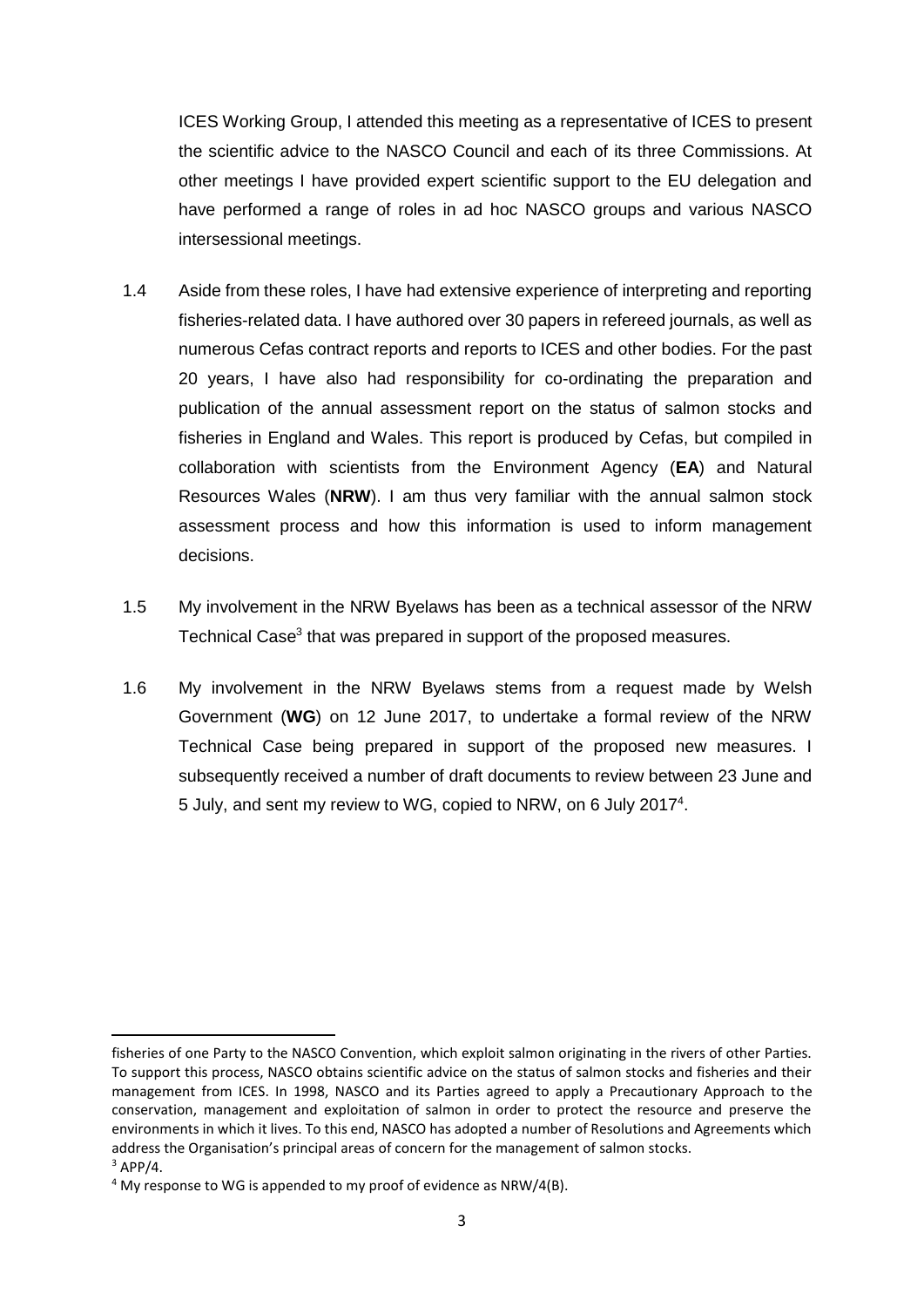#### **2 Scope of evidence**

- 2.1 In my evidence, I address the basis on which NRW have concluded that the proposed Byelaws are necessary and proportionate. In particular, my evidence focuses on the the statistical analysis underpinning the identification of the problem that the Byelaws seek to address, and how the nature and extent of that problem is assessed.
- 2.2 These issues are further discussed in the proofs of Mr Peter Gough<sup>5</sup>, Mr Ian Davidson<sup>6</sup> and Dr Jon Barry<sup>7</sup>.
- 2.3 Capitalised terms used in this proof of evidence that are not defined in the proof are defined in the Glossary appended to the proof of Mr Gough<sup>8</sup>.

#### **3 Overview**

3.1 In brief, as reflected in my report, my evidence is that the NRW Technical Case provided a comprehensive evidence base in support of the proposed measures. I also noted (and remain of the view) that the measures had been designed to ensure proportionality in balancing the interests of both net and rod fishery sectors, while addressing the underlying need to better protect Welsh salmon and sea trout stocks. I therefore endorsed the proposals and continue to do so.

 $5$  NRW/1.

 $6$  NRW/2.

 $7$  NRW/3.

<sup>8</sup> NRW/1(D).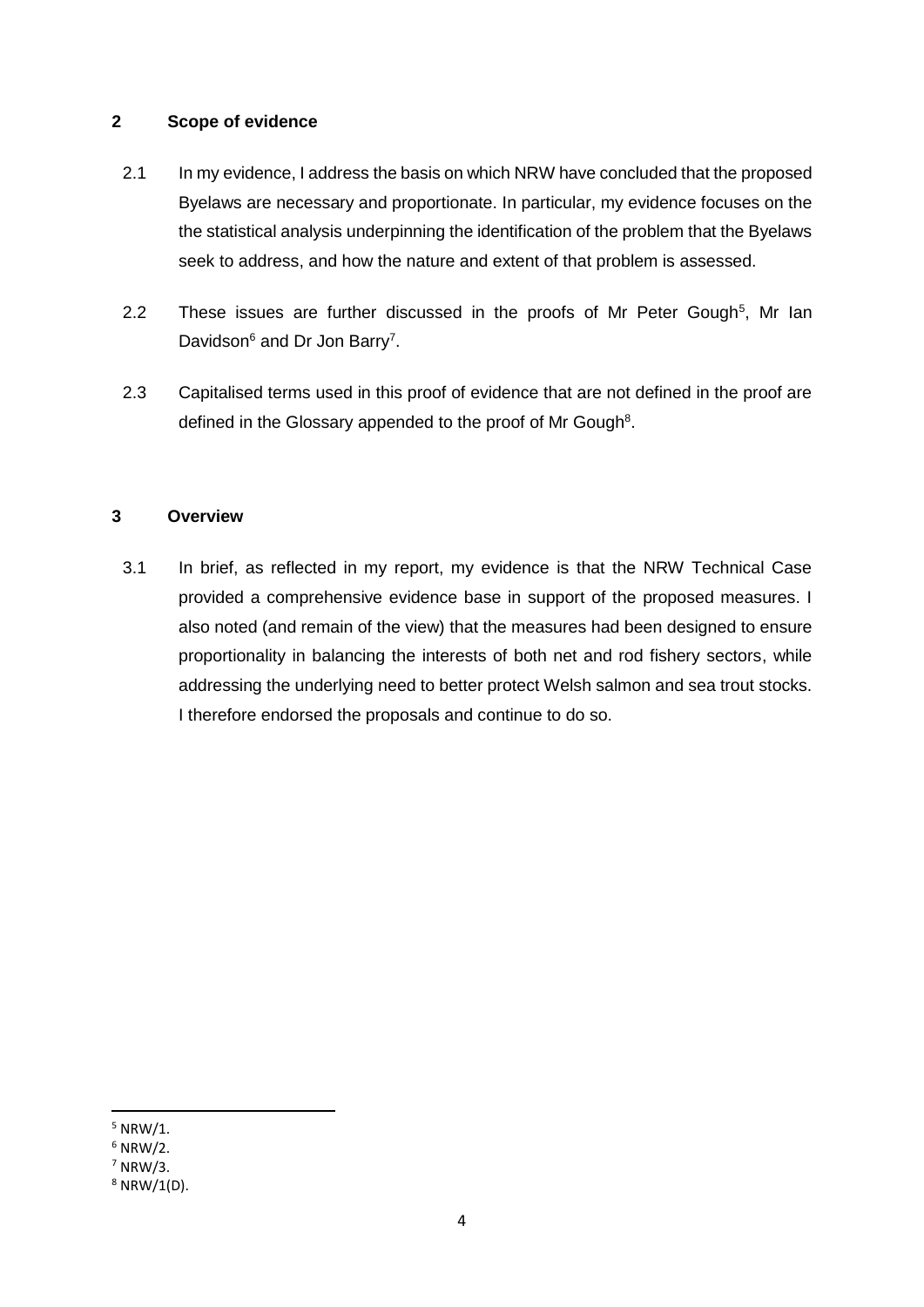## **4 Current international guidance for sustainable salmon stock management**

- 4.1 NASCO and its Parties have agreed to adopt and apply a Precautionary Approach to the conservation, management and exploitation of salmon in order to protect the resource and preserve the environments in which it lives. Accordingly, their objective for the management of salmon fisheries is to promote and protect the diversity and abundance of salmon stocks, and in support of this, they have developed a number of guidelines and agreements.
- 4.2 To protect the abundance and diversity of salmon stocks, the NASCO guidelines for the management of salmon fisheries set out a number of elements that should be applied in all jurisdictions<sup>9</sup>. In summary, these guidelines establish the need for:
	- 4.2.1 **Decision-making process** Consistent with the application of the Precautionary Approach, there should be clear descriptions available to all stakeholders of the process by which management decisions will be taken, together with an indication of the types of decisions that might be expected under different stock conditions; this could take the form of a flow diagram or decision structure.
	- 4.2.2 **Description of the fisheries and the stocks exploited** A range of information should be collected on a routine basis through reporting and monitoring programmes, time series should be maintained, and reports should be published. This information should be collected for recreational, commercial, subsistence and scientific fisheries and include: records of fishing activity (e.g. licence numbers, gear type, effort, location and timing); catch statistics (e.g. number, size, age and river of origin of fish caught (both retained and released)); and estimates of the level of unreported catches and other mortalities associated with the fishery.
	- 4.2.3 **Powers to control exploitation** Managers should have the capability to close fisheries and regulate fishing effort and/or harvests through controls on the numbers of fish caught or the amount and type of fishing gear used so as to maintain the abundance and diversity of all river stocks. Managers should be able to respond with appropriate speed to changes in individual stock status and, ideally, be able to implement pre-agreed measures to

**<sup>.</sup>**  $9$  POL/14.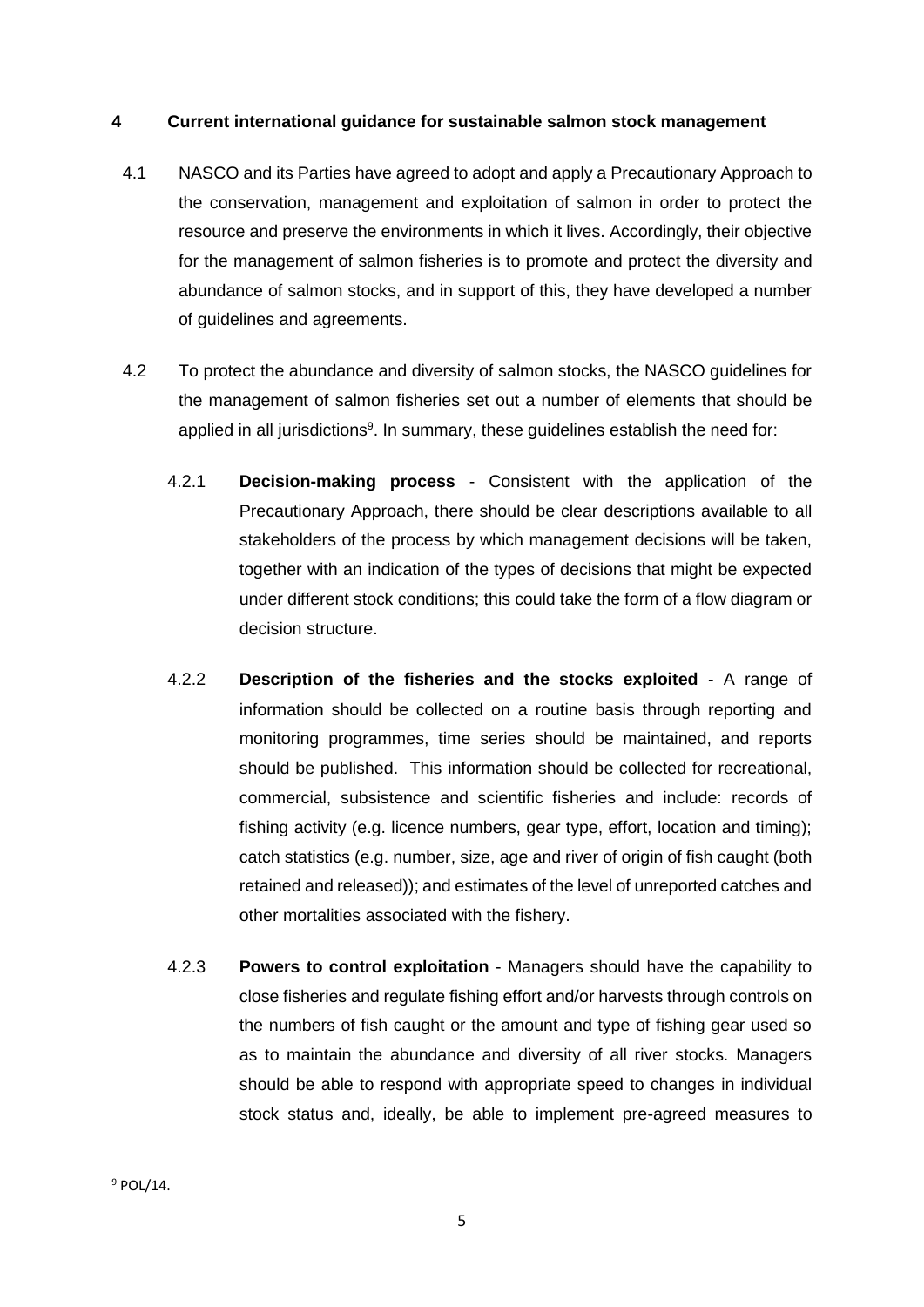adjust harvest levels or fishing effort in-season to take account of actual run sizes or environmental conditions. Managers should be able to enforce the measures that are in place to regulate fishing activity and to minimise the level of unreported catches.

- 4.2.4 **Reference points (conservation limits or other measures of abundance and diversity)** - Conservation Limits should be established to define adequate levels of abundance for all river stocks of salmon. Management Targets should also be established at a level above the Conservation Limit to assist fishery managers in ensuring that there is a high probability of stocks exceeding their Conservation Limits; this probability level should be defined by managers. Information should also be collected on the diversity of stocks (e.g. run-timing, age, size etc) to provide a basis for management.
- 4.2.5 **Achievement of the reference points or other measures of abundance and diversity** - It should be normal practice to evaluate the extent to which stock levels have met the Management Objectives with regard to stock abundance and diversity each year. Ideally, stock levels should also be forecast for one or more years ahead to provide some predictions of future expected achievement of management objectives under current (or modified) management measures. Assessments of stock abundance and diversity based on catches involve considerable uncertainty, so other sources of information should be used to confirm the status of stocks (e.g. juvenile surveys, counter and trap data). The management measures introduced should take into account the uncertainties in the data used. Assessing the status of the stock and determining the need for management action should take account of the duration and degree of any failure to achieve the reference point, and the trend in stock abundance.
- 4.2.6 **Other factors influencing the stock(s)** While the short-term response to a stock failing to exceed its reference point may be to reduce or eliminate exploitation in salmon fisheries, other factors may be driving abundance, and actions should also be taken to identify and address these problems.
- 4.2.7 **Management actions to control harvest** In managing salmon fisheries, priority should be given to conserving the productive capacity of all individual salmon river stocks. Managers should demonstrate that they are being more cautious when information is uncertain, unreliable or inadequate, and the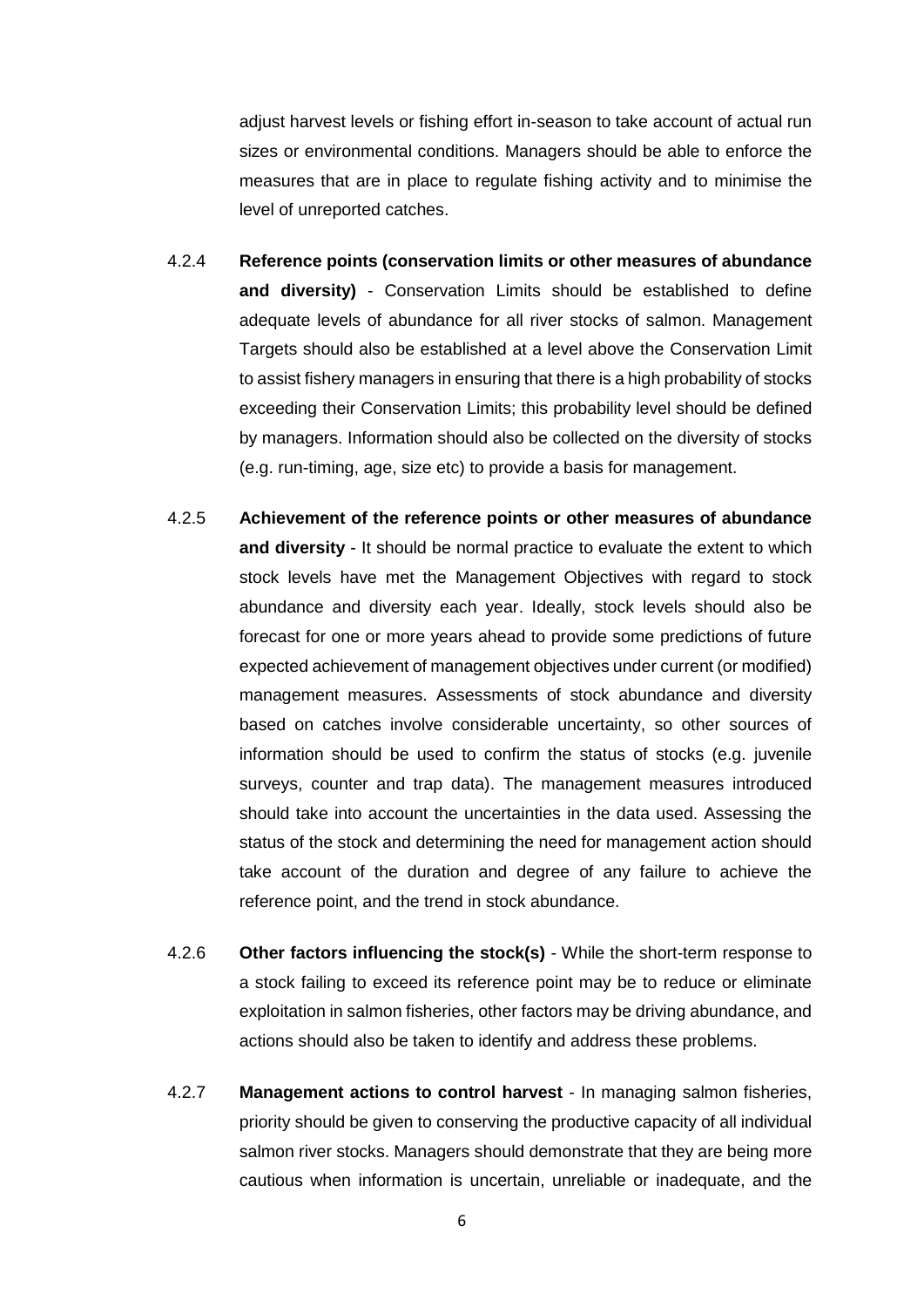absence of adequate scientific information should not be used as a reason for postponing or failing to take conservation and management measures. Fishing on stocks that are below Conservation Limits should not be permitted. If a decision is made to allow fishing on a stock that is below its Conservation Limit, on the basis of overriding socio-economic factors, fishing should clearly be limited to a level that will still permit stock recovery within a stated timeframe.

- 4.3 Advice from ICES to NASCO affirms that the management of all fisheries should be based upon assessments of the status of individual stocks and that fisheries on mixed-stocks, particularly in coastal waters or on the high seas, pose particular difficulties for management as they target all stocks present, whether or not they are meeting their individual conservation limits. Conservation is best achieved if fisheries target stocks that have been shown to be meeting Conservation Limits. Fisheries in estuaries and especially rivers are more likely to meet this requirement since these will largely only be exploiting fish from that specific stock and management actions can be targeted more effectively. ICES has also cautioned that while the abundance of stocks remains low, particular care should be taken to ensure that fisheries in homewaters are managed to protect stocks that are below their Conservation Limits.
- 4.4 While the NASCO guidelines for fisheries management fall short of legal obligations, the UK government has been committed to managing their fisheries in line with international best practice and a Ministerial Direction<sup>10</sup> was issued in 1998 to the Environment Agency requiring them to establish Conservation Limits (as defined by NASCO) to all their principal river stocks, to assess compliance with the Conservation Limits annually and take management action as appropriate. This Direction applies to both England and Wales.
- 4.5 The proposed NRW Byelaws are entirely consistent with the NASCO guidelines and with a precautionary approach. The measures are responding to the widespread poor status of stocks in Wales, have been developed in accordance with the current national decision structure and are aimed at conserving the resource, which is the overriding management requirement. The NASCO guidelines also make clear that managers should have the capability to close fisheries and regulate fishing effort

<sup>10</sup> LEG/13, LEG/14.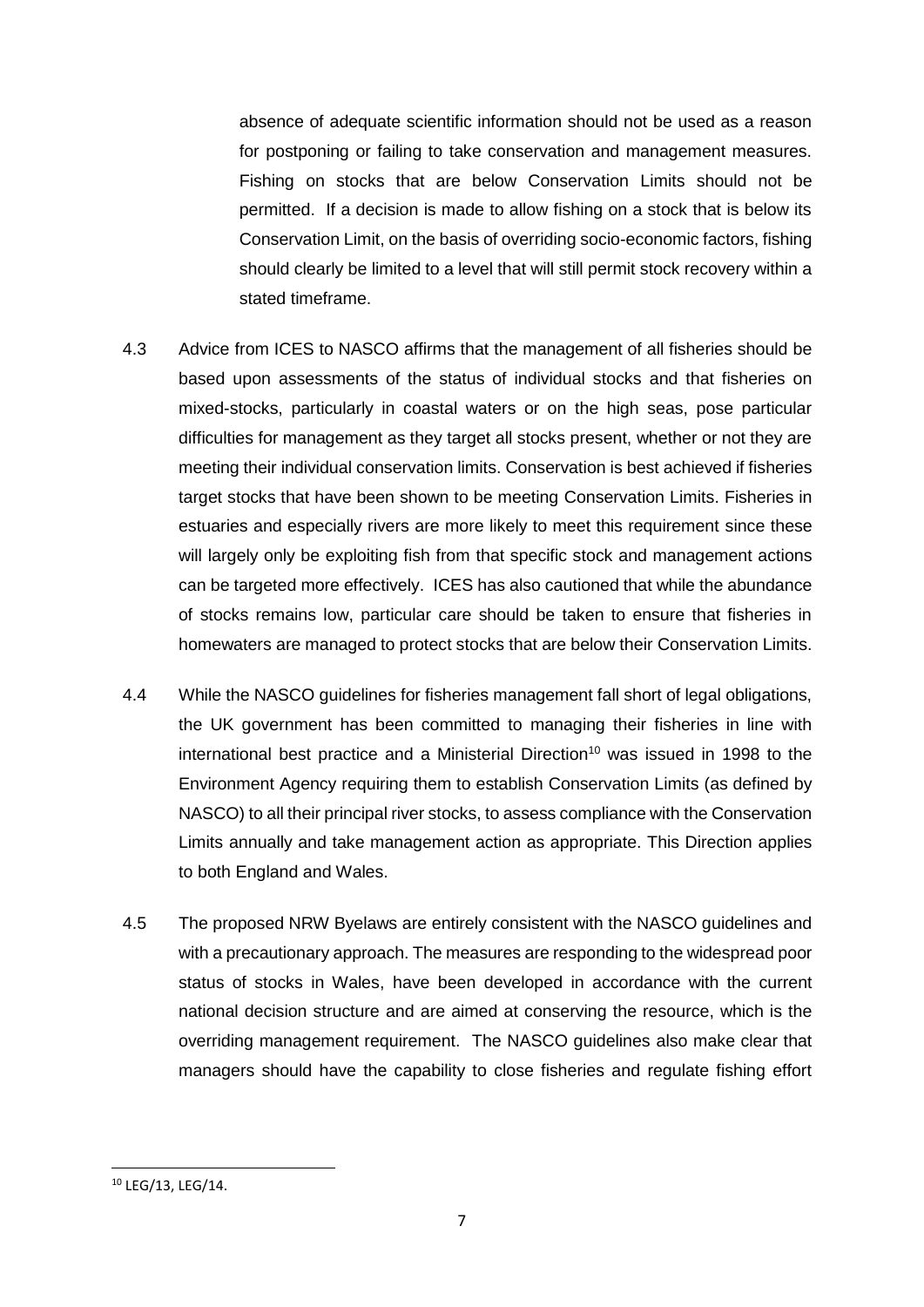and/or harvests, as required, so as to maintain the abundance and diversity of river stocks.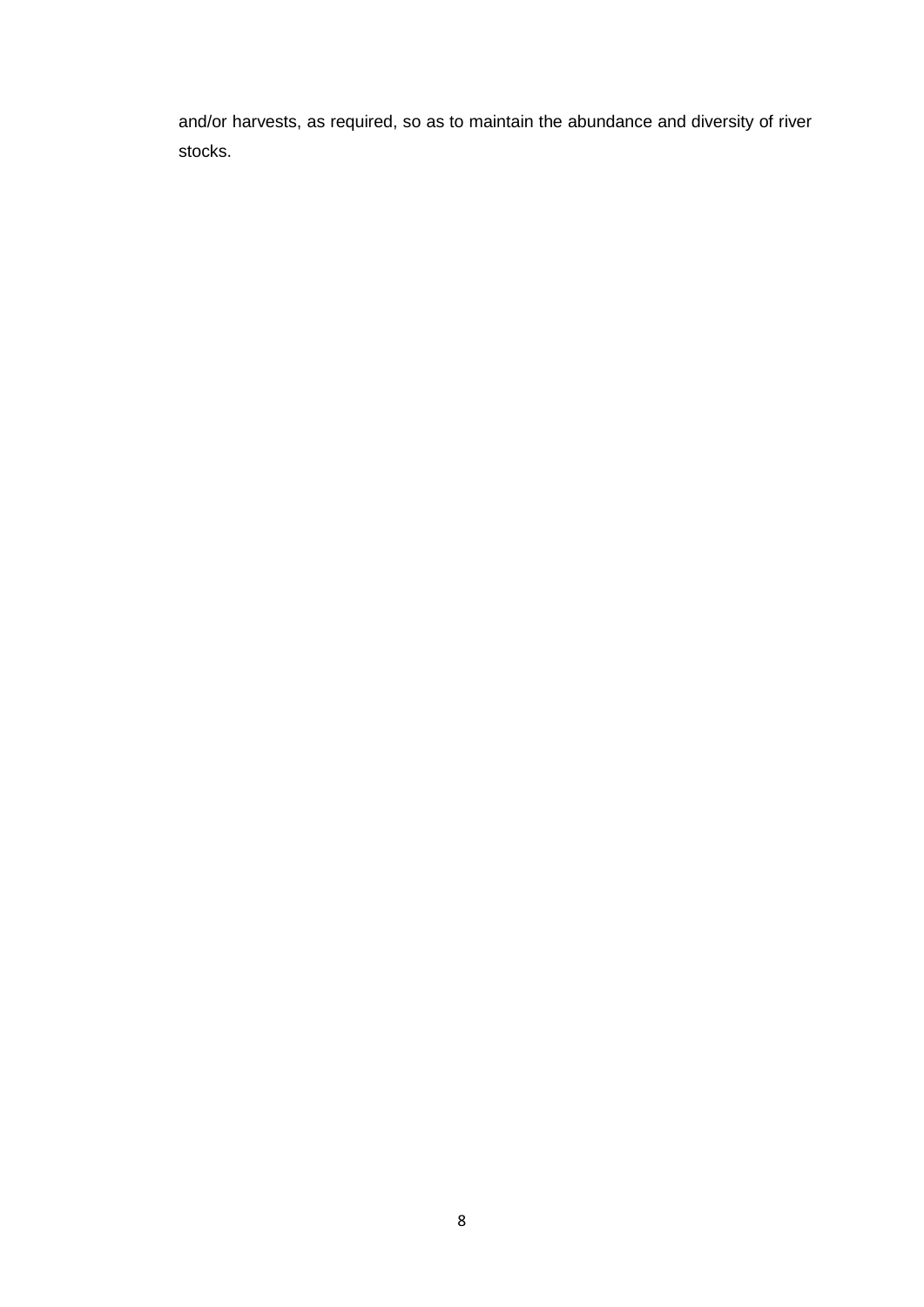#### **5 On what basis are the Byelaws Proposed? Comments on the Technical Case**

- 5.1 Low salmon stock abundance has been evidenced across much of the North Atlantic in recent years, particularly for countries towards the more southerly extent of the species distribution (i.e. including the UK). As a result, management actions to restrict exploitation have been implemented in many jurisdictions to facilitate stock recovery. For example, extensive new controls on exploitation have been introduced in Scotland and the Republic of Ireland in recent years in order to protect declining stocks. These measures have included various fishery restrictions, including the implementation of mandatory catch-and-release, and, in Ireland, the closure of many rivers to all forms of fishing. NRW's proposed measures fit within this context of action being taken in many jurisdictions. However, NRW have sought to recognise socioeconomic considerations and are seeking to retain fishing opportunities where possible, for example through the proposed catch-and-release provisions.
- 5.2 The decline in the status of salmon stocks in Wales (and England) is well documented and the assessment of salmon stock status<sup>11</sup> confirms that the majority of stocks remain in a depleted state. There was a marked downturn in stock status in 2014 and little appears to have changed since this time, with the vast majority of rivers in Wales currently categorised as being 'at risk' or 'probably at risk' - i.e. having a less than 50% probability of meeting conservation limits on a regular basis (in 4 years out of 5 - i.e. >80% of the time - the defined management objective). In addition, juvenile surveys in freshwater indicate a downward trend in salmon fry abundance over the last 15 years in the majority of catchments for which suitable data are available. The subsequent assessment<sup>12</sup> continued to categorise the majority of salmon stocks in Wales as being 'at risk' or 'probably at risk'.
- 5.3 Further, particular concerns have been raised about the very poor salmon fry levels observed in rivers across Wales (and England) in 2016. This appears to have been caused by a combination of abnormally high winter temperatures and, in some cases, elevated flows, alongside relatively low numbers of spawning fish. The unusual winter conditions experienced in 2015 are consistent with climate change predictions and highlight the increasing uncertainty that stocks are likely to face in the future. The low

**<sup>.</sup>**  $11$  APP/10.

<sup>12</sup> ACC/31, ACC/32.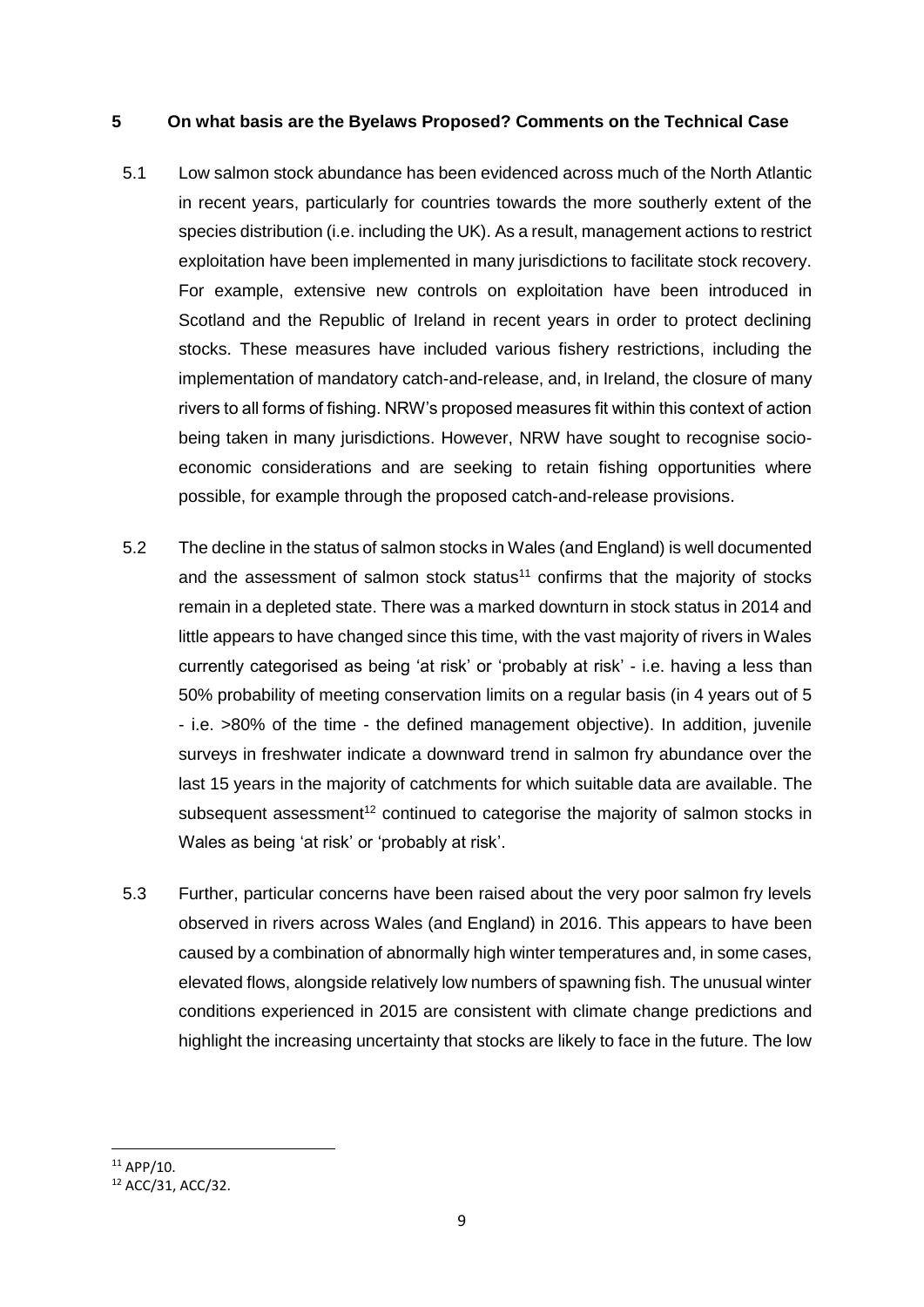fry abundance in 2016 is likely to result in reduced smolt output and lower adult returns in coming years.

- 5.4 The status of sea trout in Wales appears to be a little better than salmon, but also gives cause for concern. The primary method for assessing the status of sea trout stocks in recent years has relied on examining trends in catch per unit effort<sup>13</sup>. As such, this has substantial drawbacks compared to the assessment approach used for salmon and, while the same category descriptions are used, it should be recognised that these are not directly comparable. Based on the latest application of this approach, around one third of the principal sea trout rivers in Wales have been assessed as either 'at risk' or 'probably at risk'.
- 5.5 NRW have, however, developed and applied a new approach for assessing sea trout stocks that is more biologically meaningful and provides reference points for assessing stock status that mirror the approach used for salmon<sup>14</sup>. The application of this new approach is to be welcomed, although as with other approaches it relies on certain underlying assumptions which will ideally need to be verified further in the future. Using this new approach, closer to two thirds of Welsh sea trout stocks currently fall into the 'at risk' and 'probably at risk' categories.
- 5.6 Juvenile surveys for trout are more positive than those for salmon, with most catchments having relatively stable abundances or indicating positive trends over the last 15 years. However, trout fry densities in 2016 were also markedly below the recent 5-year averages in most catchments, indicating that they were also impacted by conditions in the winter of 2015.
- 5.7 The Technical Case thus constitutes a compelling argument for further urgent conservation action to help arrest the decline in the status of salmon stocks, and to a slightly lesser extent sea trout, and to help restore stocks to healthier and more sustainable levels. The report recognises that both species are facing a wide range of environmental factors and stressors which are constraining productivity and stock status (and details some of the ongoing actions being made to address these). For salmon, the ongoing issues associated with poor survival at sea are a key concern, and highlight the continued importance of ensuring that conditions in freshwater are optimised.

 $13$  This approach is discussed further in paragraphs 5.6 to 5.8 of NRW/2.

<sup>&</sup>lt;sup>14</sup> This new approach is also described further in paragraphs 5.9 to 5.17 of NRW/2.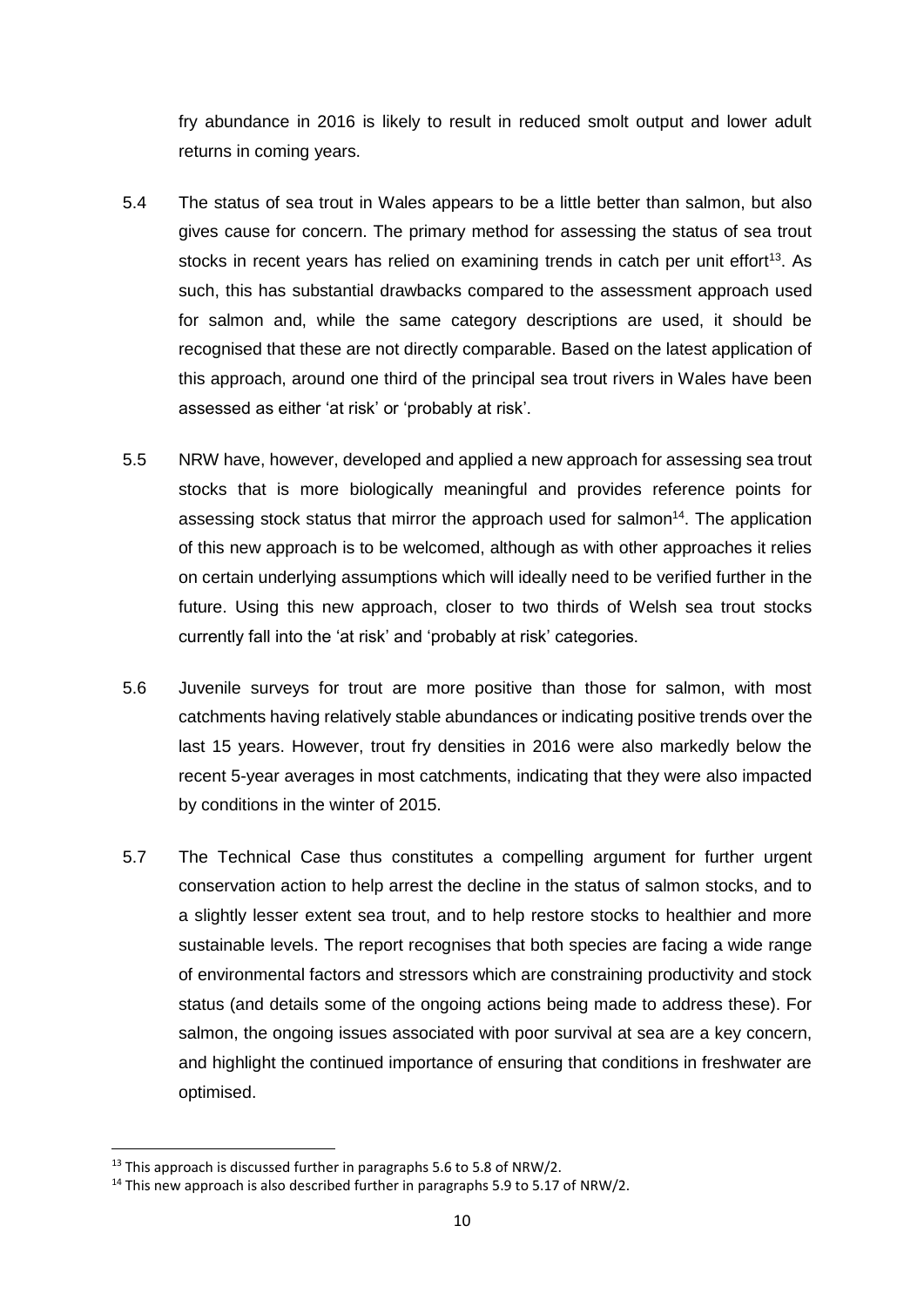- 5.8 NRW note that the current levels of exploitation are not the primary cause of the current low abundance and that the proposed measures will thus result in relatively modest increases in spawner numbers, although accumulated benefits would be expected over time. Nonetheless, it is entirely justifiable to aim to maximise spawner numbers in the short term and, while it is clearly important to continue to address the many other factors affecting stocks (e.g. water quality, habitat), it needs to be recognised that such improvements are only likely to be achieved over the longer term. As such, it clearly makes sense to implement appropriate fishery control measures in the short term to increase the numbers of fish surviving to spawn and to facilitate recovery.
- 5.9 Following my review of the NRW Technical Case, I concluded that it provides a comprehensive evidence base in support of these proposed measures, and that these appear proportionate and reasonable. I remain of this view. The measures set out in the Technical Case have been designed to ensure proportionality in balancing the interests of both net and rod fishery sectors while addressing the underlying need to better protect Welsh salmon and sea trout stocks. I am therefore happy to endorse them. I further consider that a solution to the urgent and severe problem of salmon and trout stock depletion can only be provided by means of a raft of measures to be deployed simultaneously and in combination and that these measures must include the proposed Byelaws.